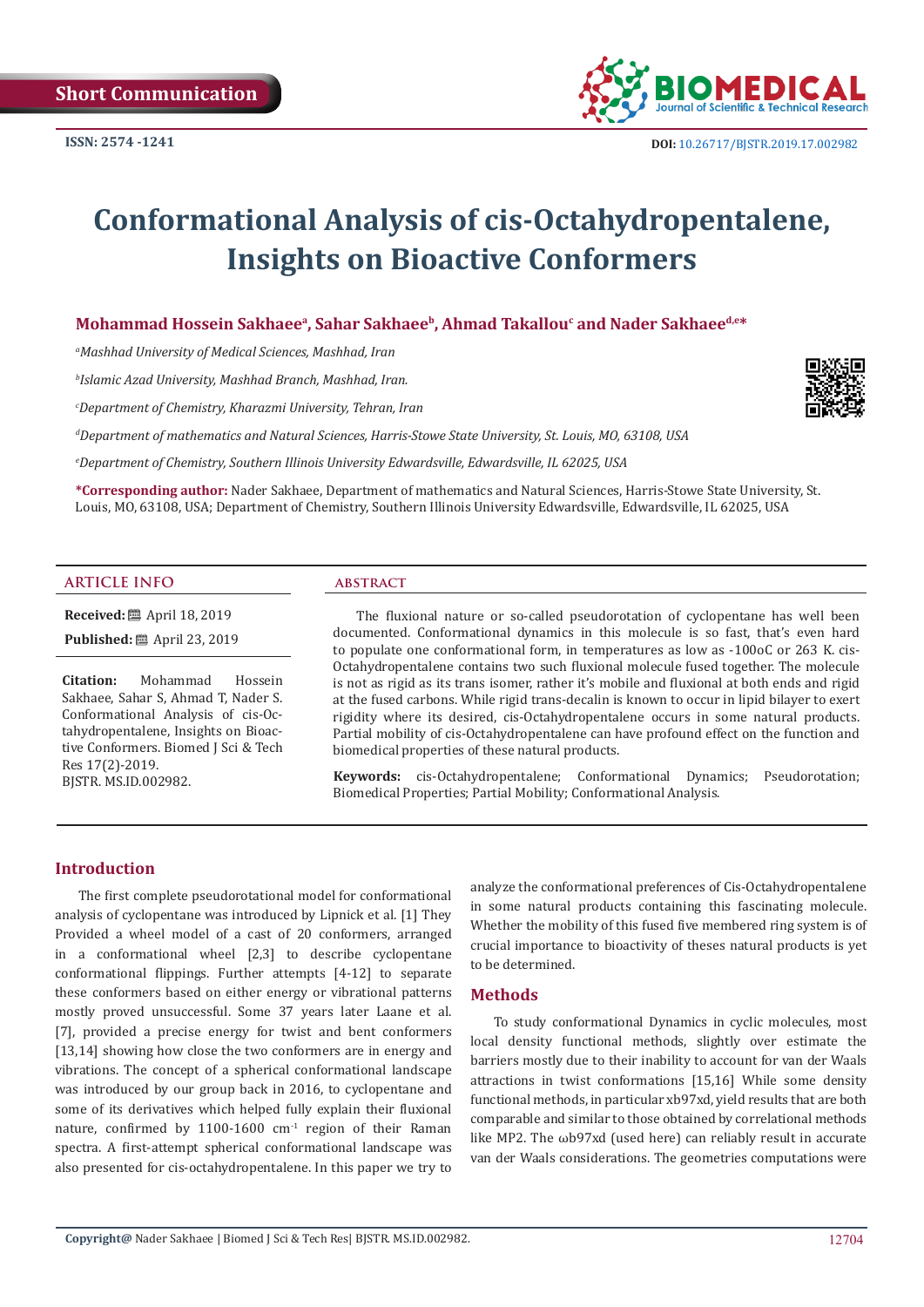done at ωb97xd/6-311+G(d) level [17-19], using Gaussian g09 package [18]. Larger basis sets like 6-311+G(d,p) proved no better accuracy. In fact, the cc-pVTZ basis sets were slightly better, some basic conformers and those with methyls were in some cases studied with cc-pVTZ basis set [19].

#### **Results and Discussion**

What happens if one move on to fused five membered ring systems, like Octahydropentalenes. Whether the same rationale can be used for these systems is to be discussed hereafter. Octahydropentalenes are five membered fused rings that can exist as cis and trans forms. The cis form is about 8 kcal/mol more stable than trans form and the reason for this stability could be well traced back in the skeletal conformation of 8 membered rings. Without the fusion in its carbonic skeleton, cis-Octahydropentalene resembles a very stable conformer of 8 membered rings. While trans Octahydropentalene without the fusion in the carbonic skeleton would resemble a high energy conformer of 8 membered rings, that will rapidly convert to more stable forms. The energy difference between these forms is about 9 kca/mol. So regardless of how would the fusion contribute to the stability of cis/trans

Octahydropentalenes the trans-annular strain alone, will explain why the trans form is not as stable as cis.

Cis-Octahydropentalene is not only the most stable form but is rather a mobile molecule. There are 13 double envelope forms, 8 envelope half-chair forms and 2 double half-chair forms as well. In order to categorize and recognize better we'll look all the cis conformers in a direction that Hydrogens are in the back of the plane shown. Out of plane atom in the envelope forms are shown with a sign if coming toward us and with if protruding away. Out of plane carbons for half-chairs are shown the same way but not circled and in plane carbons are designated with a bold line. Energies and representative drawings are included here Figure 1, Table 1. This will help one classify and recognize all possible conformers of Octahydropentalene from simple 2-D drawings. Double envelope forms are the most stable conformers and among them there are four interesting  ${\sf C}_2$  symmetric cousins of cis-decalin. Half-chair conformers lie between 4.5 to 6 kcal/mol higher than the double envelopes while cHCHC1 is 2.5 kcal/mol higher, and the other double half-chair is about 6.8 kcal/mol higher than the reference cEE3 conformer.



**Figure 1:** Cis-Octahydropentalene conformers (dots and encircled dots means coming toward us, Crosses and encircled crosses mean going away from us. For simplicity and systematic investigation, we'll look to the compound always with cis hydrogens going away from us).

| Table 1: Conformational forms of Cis-Octahydropentalene (Energies and Symmetry). |  |  |
|----------------------------------------------------------------------------------|--|--|
|----------------------------------------------------------------------------------|--|--|

| cis-Octahydropentalene |                   | DFT ωb97xd/6-311+G* |                |
|------------------------|-------------------|---------------------|----------------|
| <b>Classes</b>         | <b>Conformers</b> | <b>Point Groups</b> | Erel(KCal/mol) |
| Double Envelopes       | cEE1              | C2v                 | 1.2            |
|                        | CEE2              | C <sub>2</sub>      | 3.9            |
|                        | cEE3              | C2h                 | $\mathbf{0}$   |
|                        | cEE4              | C <sub>2</sub>      | 2.1            |
|                        | cEE5              | C <sub>2</sub>      | 3.7            |
|                        | cEE6              | C <sub>1</sub>      | 4.2            |
|                        | cEE7              | C <sub>1</sub>      | 3.8            |
|                        | cEE8              | C <sub>1</sub>      | 3.9            |
|                        | cEE9              | C <sub>1</sub>      | 4.3            |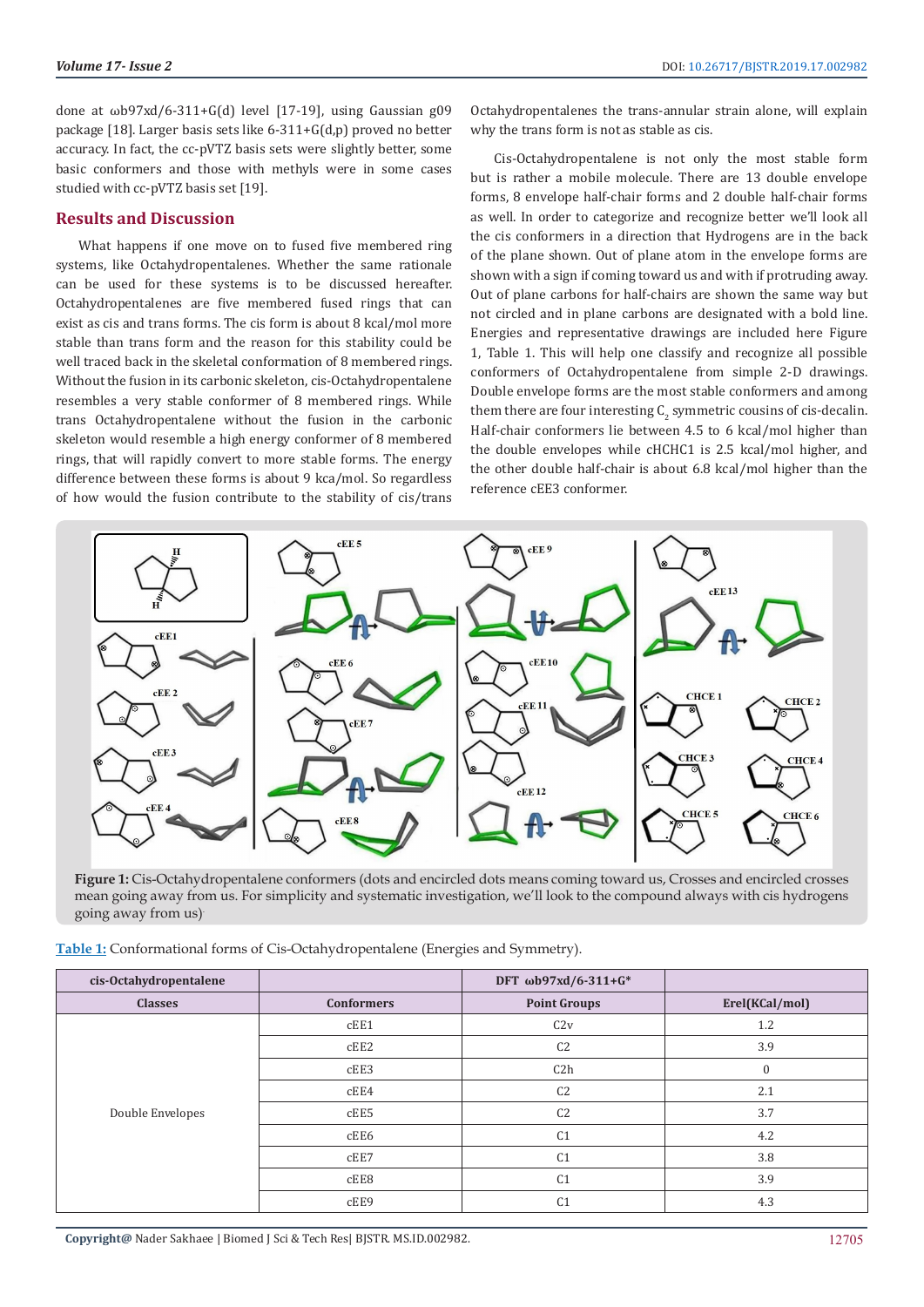|                       | cEE10  | C <sub>1</sub> | 4.2            |
|-----------------------|--------|----------------|----------------|
|                       | cEE11  | C2v            | $1.7\,$        |
|                       | cEE12  | C <sub>1</sub> | 2.4            |
|                       | cEE13  | C <sub>2</sub> | $\overline{2}$ |
| Double Half Chair     | cHCHC1 | C <sub>2</sub> | 2.5            |
|                       | cHCHC2 | C <sub>1</sub> | 6.8            |
| Envelope - Half Chair | cHCE1  | C <sub>1</sub> | 5.5            |
|                       | cHCE2  | C <sub>1</sub> | 6.6            |
|                       | cHCE3  | C <sub>1</sub> | 5.6            |
|                       | cHCE4  | C <sub>1</sub> | 8.3            |
|                       | cHCE6  | C <sub>1</sub> | 8.3            |
|                       | cHCE7  | C <sub>1</sub> | 15.7           |
|                       | cHCE8  | C <sub>1</sub> | 12.1           |

The big picture might be a little messy, but there are two distinct groups of conformers that show a full cycle of pseudo rotation. Clearly cEE1, 12, 12\*, 7, 7\* and cEE3, 9, 9\*, 13, 13\* can have a rapid full cycle conversion in the two separate platform  $\mathrm{E_{a}}$  and  $\mathrm{E_{b}}$ respectively. Conformers can switch between these two platforms via cHCE5 from cEE13, 13\* to cEE12, 12\*. The main role is played by conformer cEE1 and cEE3 in platforms  $E_{a}$  and  $E_{b}$  respectively. The cEE2 and cEE5 are the only isolated double envelopes, which are accessible only through half-chair forms and they share a similar structural feature. They both have their out of plane carbons as the junction carbons, and this serve as a lock to any flipping by the mechanism explained so far. Cis-Octahydropentalenes not only more stable than their trans isomers but also are of more frequent occurrences in nature. Cedrol, Meldrum's acid, Aburtubolactam, (-)- -Cederene and (+)- -Cederene to mention a few have all a cis

octahydropentalene skeletal substructure. Natural cedrol and Cederenes are the essential components in cedar oils in most coniferous trees.

They are used as fragrance in sprays, perfumes and also as antibacterial agents and fungicides. Aburtubolactam is a novel inhibitor of superoxide anions isolated from a marine organism. The above mentioned Cedrols and Cedrernes are all metabolized from a carbocation intermediate with a major conformational Preference for cHCHC1, and upon conversion to terpenoid alcohols and olefins assume cEE4 conformational form in equilibrium with a minor conformer, cEE3. The cEE3 Conformer looks quiet magical cause it's a major conformer and might be the one with higher biomedical activity. Figure 2 summarizes all the above-mentioned conformational preferences seen in these natural products.



**Figure 2:**Conformational Preferences in olefinic and oxygenated sesquiterpenes, Cedrenes and Cedrols (Convention used to show the stereochemistry of the rings is the same used in Figure 1).

# **Conclusion**

In summery it's been shown that a full conformational analysis of cyclopantane helps explain the intricate mechanism of interconversion between Envelope and half chair conformers. The same rationale were then extended to the case of fused five membered rings , Octahydropentalenes, were a newly proposed convention of their 2-D drawings help one classify all possible conformers. Here the nature of fusion imposed restrictions on mobility of the fused ring and some conformers are of higher energy content and thus not readily accessible. While the fusion imposed severe restriction on trans-octahydropentalene it cannot oppose the fluxionl nature